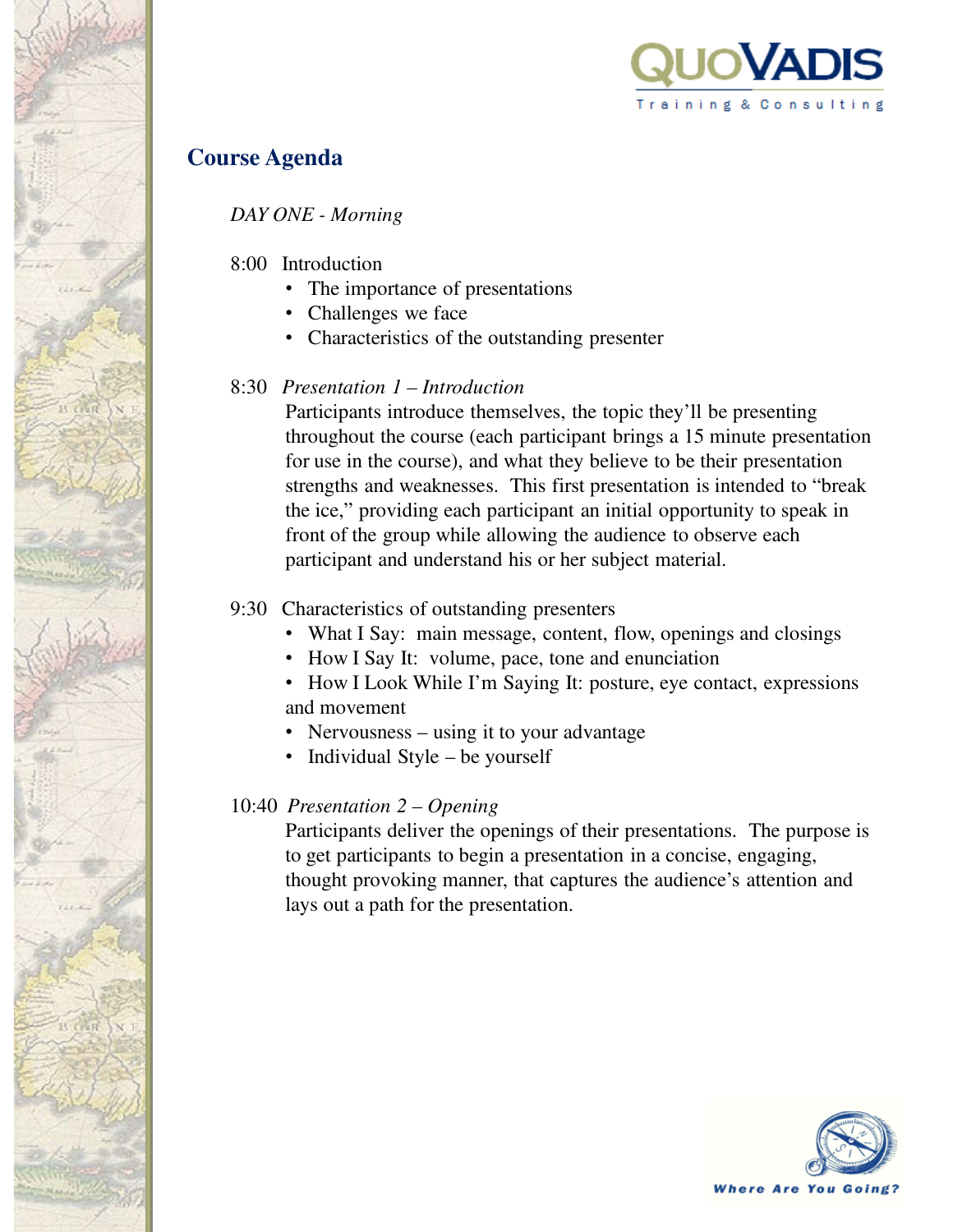

## **Course Agenda**

*DAY ONE - Afternoon*

## 12:45 *Presentation 3 – Engage the Audience*

Participants deliver one slide from their presentation in which they must actively engage the audience – through the use of questions, flip charts, discussion, etc.. The purpose of this exercise is to give participants practice shifting a presentation from a one-way lecture to an interactive discussion. This is critical in maintaining audience interest, gaining audience commitment, and easing presenter's nerves.

## 2:00 *Presentation 4 – Eye Contact*

Participants deliver one slide from their presentation and must obtain five full seconds of eye contact with each audience member. The audience begins the presentation with their hands raised. They lower their hands only after the targeted eye contact has been achieved. This exercise demonstrates the challenge of sustained – not just fleeting – eye contact and illustrates the natural tendency to focus on certain audience members.

## 3:15 *Presentation 5 – Pauses*

Participants deliver one slide from their presentation emphasizing silence in their transitions between statements, with the use of at least one pronounced pause for dramatic effect (e.g., leading up to an important question or finding). The goal of this exercise is to make participants comfortable with silence and a slower pace. This is a vital presentation skill in focusing audience attention, managing pace and eliminating presenter's nerves.

4:30 Day one review and wrap up